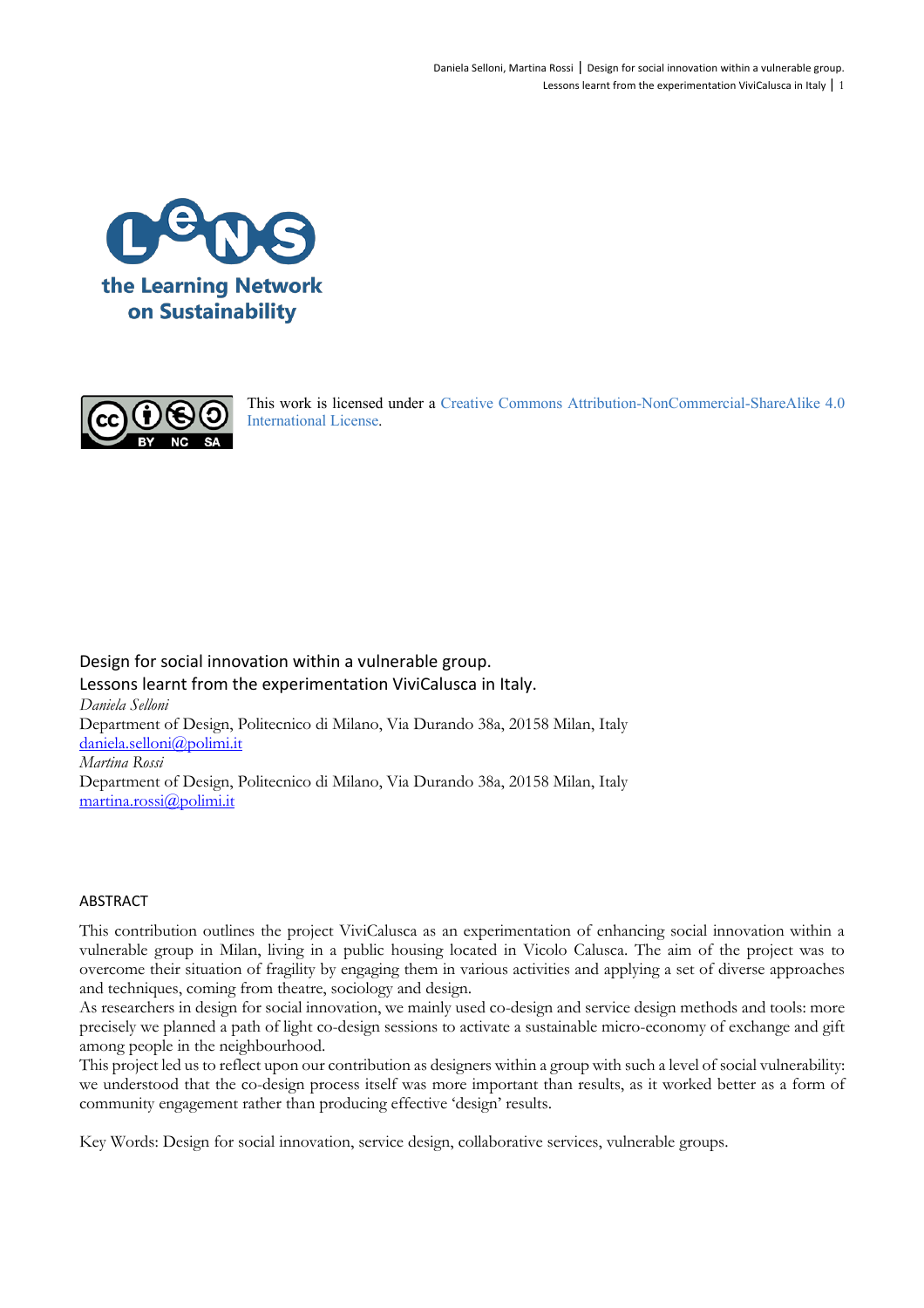# 1. BACKGROUND KNOWLEDGE: SOCIAL INNOVATION, VULNERABLE GROUPS AND POSSIBLE DESIGN

## **CONTRIBUTION**

In recent years, the concept of social innovation has become highly popular in different domains, raising the interest of policymakers, economic leaders, researchers and multiple types of organisations. Social innovation is widely recognized as a possible solution to tackle the most urgent challenges of our era and this popularity also generated a stress of the notion, stretching social innovation in so many directions that it is at breaking point (Grimm et al., 2013). In this paper we specifically consider one possible definition of social innovation, developed within the European project SIMPACT, and characterised by an explicit connection with the notion of vulnerable groups: "a novel combination of ideas and distinct forms of collaboration that transcend established institutional con-texts with the effect of empowering and (re-)engaging vulnerable groups either in the process of social innovation or as a result of it" (Rehfeld et al., 2015 p.6). Hence, this conceptualisation places emphasis on vulnerable and marginalised groups who are not able to fully participate in the economic, social, political and cultural life of the society.

Italian sociologist Costanzo Ranci analysed the current characteristics of social vulnerability, distinguishing between 'old social risks' (mostly connected with middle or old age) and 'new social risks' which do not affect only personal incomes, but also more complex aspects such as housing deprivation, unstable employment, tensions between work and childcare and the living conditions of the elderly. This means to reflect on solitude and isolation, on the integrity of relations between generations and the reorganisation of families around caregiving activities (Ranci, 2010). More specifically, vulnerable groups are those people who are more exposed to instability and weak integration in society: "it is from the instability of the social position occupied that the notion of vulnerability draws its relevance" (Ranci, 2010 p. 17).

The ViviCalusca project, which is the main object of this paper, was developed precisely to produce and answer to the local conditions of exclusion and instability of a vulnerable group: the community of inhabitants of the public housing located in Vicolo Calusca in the Italian city of Milan. In this context, social innovation may be considered as a possible solution to support the empowerment of a vulnerable group. According to the SIMPACT research, "social innovators develop products, processes and services linked to the development of social competences (empowerment) within these vulnerable groups in order to reduce their vulnerability, that is, the degree of exposure to the risk of structural exclusion" (Castro Spila, Luna and Unceta, 2016 p. 6). As researchers in design for social innovation, our contribution to the ViviCalusca project was to use our competences to promote "a constellation of design initiatives geared to making social innovation more probable, effective, long-lasting and apt to spread" (Manzini, 2014 p.60). More explicitly, to use design approach, methods and tools to engage people in a process of activation and possible re-inclusion.

During the whole project we adopted an approach known as community-centred design (Meroni, 2008): this approach provides for the presence of designers in the community for long enough to activate particular initiatives, creating a common and shared aim, enabling the community itself to pursue a path of innovation.

In particular, we used our competences in service design and co-design as our aim was to activate a micro-economy of exchange and gift among people of Vicolo Calusca. In fact, according to Manzini (2015), when dealing with design for social innovation, service design and co-design seem to be crucial: the first one focuses on the quality of interactions and possible relations, the second one focuses on the enactment of pluralistic processes that may contribute to build a community (or to reinforce it). Hence, in this scenario, design for social innovation (meaning a combination of community centred-design, service and co-design) was experimentally adopted to improve the conditions of a vulnerable group, enabling them to follow a path of activation beneficial on one side to overcome isolation and on the other to set favourable conditions for making things happen, from simple collective activities to actual collaborative services.

## 2. CONTEXT: VICOLO CALUSCA AND THE PROJECT VIVICALUSCA

The public housing complex of Vicolo Calusca is located in Corso di Porta Ticinese, in the very centre of Milan, and it consists of 162 apartments inhabited by 234 residents. The majority of residents is composed by elderly people who were originally migrants from South Italy and have lived in the neighbourhood for several years, then there are newly arrived migrants and few families. Some inhabitants are disabled and others are former inmates.

Most of the residents of Vicolo Calusca experience some of the problems that Ranci (2010) identified as distinctive of social vulnerability: integrated poverty, housing deprivation and critical living conditions in the elderly age. In particular, this last problem is the most diffused, because of a reduction in the informal care provided by families, a high number of elderly living alone, the presence of dependent people who require long term care assistance. According to Ranci (2011), the condition of vulnerability is characterized by a state of weakness which exposes a person to suffer negative consequences if a problematic situation arises. The elderly are vulnerable because they are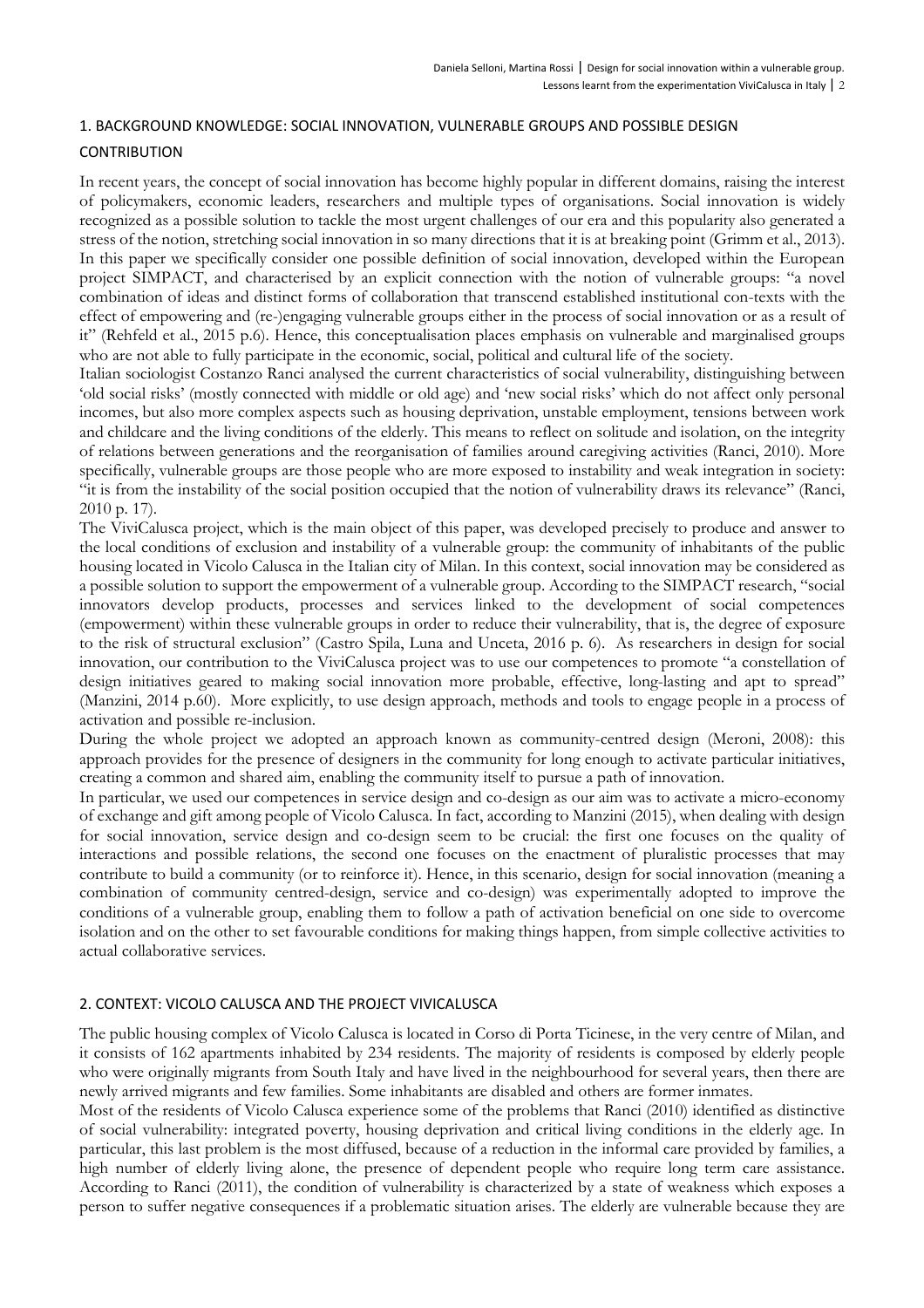highly exposed to damage: for example, dependent people may suffer severe impoverishment if they are alone or have no access to care services. A condition of vulnerability is experienced also by some migrants and families living in Vicolo Calusca, even if their degree of exposure is mainly due the instability of their situation, as they have insecure jobs and experience difficulties in the reconciliation of working and childcaring.

This diffused situation of social vulnerability in Vicolo Calusca is not ignored by local authorities who attempted to provide some services: within the complex there is the CAM office of the area (CAM stands for Multifunctional Aggregation Centre, it is a public service aimed at social participation and the development of recreational, cultural, educational and sporting activities accessible to all age groups). There is also a social housing service (from the Social Policies Department) which provides specific assistance to the elderly, responding promptly to requests for any kind of help and accompaniment.

In addition, in 2017, the Cariplo Foundation (a local philanthropic organisation funding projects that helps social and civil organizations to better serve their own community) issued a call for action specifically for the public housing complex of Vicolo Calusca, with the purpose to enhance the social cohesion of residents, create networks of solidarity between the inhabitants and overcome their condition of loneliness and fragility.

A consortium of partners composed of the local association 'Collaboriamo', the theatre company 'Le Compagnie Malviste', the research group of sociologists 'TraiLab' from Università Cattolica del Sacro Cuore and our research group POLIMI DESIS Lab, expert in design for social innovation from Politecnico di Milano, won the competition presenting the project ViviCalusca.

ViviCalusca was a 15-months project aimed at engaging and empowering the community of inhabitants of Vicolo Calusca. The project built upon the existence of an important collective space within the complex Vicolo Calusca, named 'Cohub' and owned by the Municipality of Milan. Collaboriamo, who was the coordinator of the project, run this space, with the objective to transform it into an actual community hub, a place for collecting the needs of the condominium and where to put in place collaborative solutions, sharing resources, skills and time. The Cohub was a small space placed in the courtyard of the condominium and it worked essentially as a venue for events and workshops dedicated to sharing economy, but, actually, residents of Vicolo Calusca did not consider that space as an asset to improve their daily life. We may say that residents neither considered the courtyard as a collective space. The inhabitants of Vicolo Calusca did not know each other, did not frequent each other, did not live the life of the courtyard. Hence, in the first phase, the ViviCalusca project attempted to organise a set of events and engagement activities to make people meet and socialise. This phase was in charge of Le Compagnie Malviste who applied a set of theatrical approaches and techniques to facilitate meetings and share moments.

Our work as design researchers should have come later, once the community was 'established', or, at least, once a group of more active people emerged to start a path of co-design sessions and develop some collaborative services to facilitate the daily life of the condominium. Actually, the first engagement stage needed much more time than expected: we may say that the whole project ViviCalusca was dedicated to this phase. There was a total lack of social cohesion, that, combined with the condition of social vulnerability, made the work of Le Compagnie Malviste more arduous and longer than planned.

During this phase we understood that our contribution as designers needed a strong revision, also because we discovered that numerous people had problems with literacy and cognitive engagement. Our aim was originally to support residents in developing sustainable collaborative services, in which users become co-creators and coproducers of the service (Jégou and Manzini, 2008). But, given that situation, it was impossible to plan intensive codesign workshops and use traditional service design tools as we already did in previous projects with other communities.

In the next paragraph we will describe how we adapted our methods and tools to this peculiar situation and, in doing so, we learnt important lessons on our role and contribution as design researchers in social innovation.

## 3.PROCESS: A SET OF LIGHT CO-DESIGN ACTIVITIES TO ACTIVATE A LOCAL EXCHANGE AND GIFT ECONOMY

Given the complexity of the context and the limited inputs collected within the first phase, the entire set of activities organized by POLIMI DESIS Lab were conceived as 'reflective attempts', meaning that we used a deductive approach and we were learning-by-doing (Schon, 1984). From time to time we were continuously learning something from the community and reflecting back in order to improve our next interventions in terms of efficacy.

Our primary contribution in the project ViviCalusca came right after the phase of general mapping of the context (resources, actors and places). The first activities that we organized were devoted to identifying possible areas of opportunities to activate collaborative services, social events or different sort of exchanges. We called this activity 'Ideas Stand' because was conceived as a stand where passers-by could stop and share their preferences among a set of ideas that we suggested. The stand was set up in the patio in front of the Cohub space, so as to be in a visible and transit area where to attract the inhabitants without excessive insistence or intrusiveness. We also made it look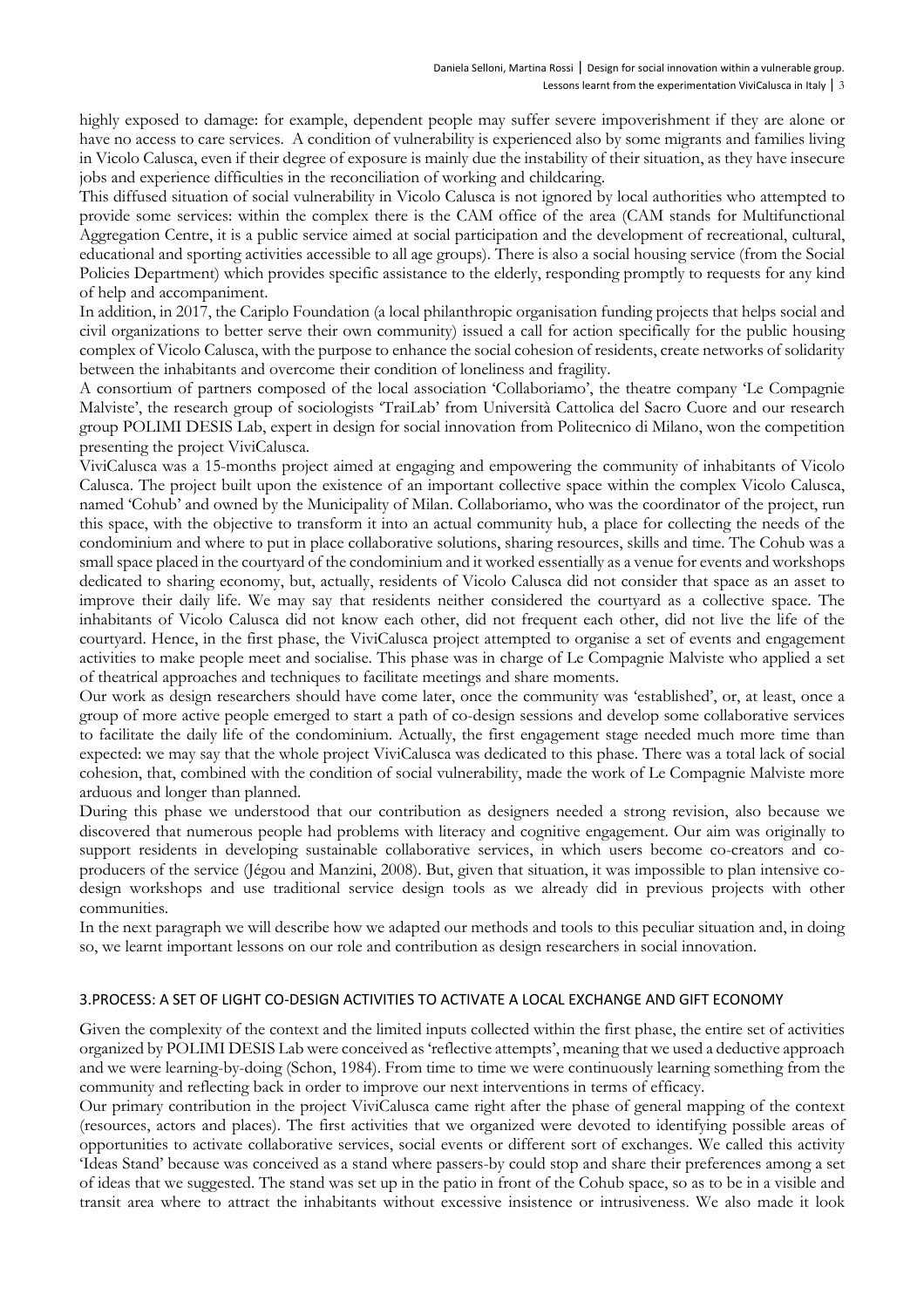attractive, placing lights and small rewards for the contributors, in order to create a pleasurable experience, being aware that "attractive material and good food are crucial factors for the successful undertaking" (Meroni, Selloni and Rossi, 2018 p.160).

Building upon multiple case studies identified both within the context and outside, we elaborated a series of scenarios of activities that could be carried out in the neighbourhood. The scenarios depicted included: neighbourhood tours, neighbourhood living room (e.g. meeting space, reading groups, drawing), small domestic exchanges (e.g. help with shopping, small repairs), courses in handicrafts (e.g. embroidery, knitting, jewellery), dance groups, entertainment events (e.g. sporting events, cinema in the courtyard), cooking and eating together (e.g. cooking classes, neighbourhood dinners), second-hand market (e.g. flea market, clothes exchange), walking groups (e.g. mountain walks). We represented each scenario with a 'card' consisting of a representative image and an explanatory title so that the cards could work as 'boundary objects' (Star, 1988; Ehn, 2008) that, through evocative representations could stimulate the imagination of the participants.

The co-design activity basically consisted in involving the passers-by in expressing a preference among the scenarios and order the set of cards according to it on a board. The 'Idea Stand' represents an example of co-design activity that has been developed to facilitate a participation which was playful and not too demanding in cognitive terms and timing. It can be defined as 'street co-design' (or rather, 'courtyard co-design'), in the sense that no specific appointment has been given to people, who were asked to carry out simple activities in an unconstrained and conversational manner.

The 'Ideas Stand' was repeated during the event 'Light up Calusca!' held in May 2018. The whole event was aimed at starting to connect the whole community through a collective performance led by Le Compagnie Malviste. Since the event attracted and engaged a lot of people of the community, it was a favourable occasion to replicate the stand.

With the 'Ideas Stand' we managed to collect contributions from 30 people overall, which is not significant considering the total amount of people living in the condominium, but, given the general situation of distrust and diffidence, it may be considered as a relevant number. In general, the qualitative insights gathered were more interesting than the quantitative ones: the most important result that the entire project team acknowledged, was the success of the party-event held in May. From that experience, we noticed that the most pressing need of the community was precisely 'to be engaged in something' and that the activities they received with greater enthusiasm were the entertainment activities organized by third parties, in which the active participation of the inhabitants is limited.

Starting from this first understanding, we downsized again our second intervention, aimed at mapping resources and actors. Since we realized that the engagement of the group could hardly be stretched to proactive initiatives, we designed a tool to collect those 'talents' owned by the community, useful to shape a first prototype of a microeconomy of exchange. We called this activity 'Talent Board'. It took place in July 2018 during one of the weekly meetings coordinated by Le Compagnie Malviste and the social operators at the Oratory of the Church of Sant'Eustorgio, frequented by people who live in the neighbourhood. The activity consisted in the compilation of a card, the 'Talent card', on which each participant wrote his/ her own 'talent', understood as a competence that could be made available to others. The talents were intended as simple abilities such as cooking, sewing, teaching how to use a device and other sorts of domestic help. In the same way the 'cards' aimed at collecting what each one wanted to learn from the others. We collected all the filled card and hung them on the 'Talent Board' panel in order to start a discussion on possible exchanges, thus creating combinations. The exchanges included one to one and collective activities.

A total of 19 people took part to the 'Talent Board'. Most of them were local residents over 65 years old and a group of girls, around 20s, from a host community not far from the project area.

One of the most interesting perspectives that emerged was that of a possible intergenerational exchange of skills between these two groups. According to this hypothesis, the older population of the neighbourhood could benefit from the support of the girls in improving digital skills and in the performance of daily tasks. The girls of the community, in return, could learn cooking tricks and practice conversation in Italian.

The value of the exchange, in this sense, has to be found in the interweaving of relationships rather than just in the skills and thus becomes a vehicle for social integration and light community activation.

If in the descripted activity the notice board have been used in a metaphorical sense to stimulate the emergence of people's talents, in the last phase, the notice board has become a physical object that can support and stimulate the interactions of the inhabitants. The notice board was organized according to precise categories, decided on the basis of previous experiments and also thanks to the creative conversation between the various partners of ViviCalusca and the social operators. The categories were: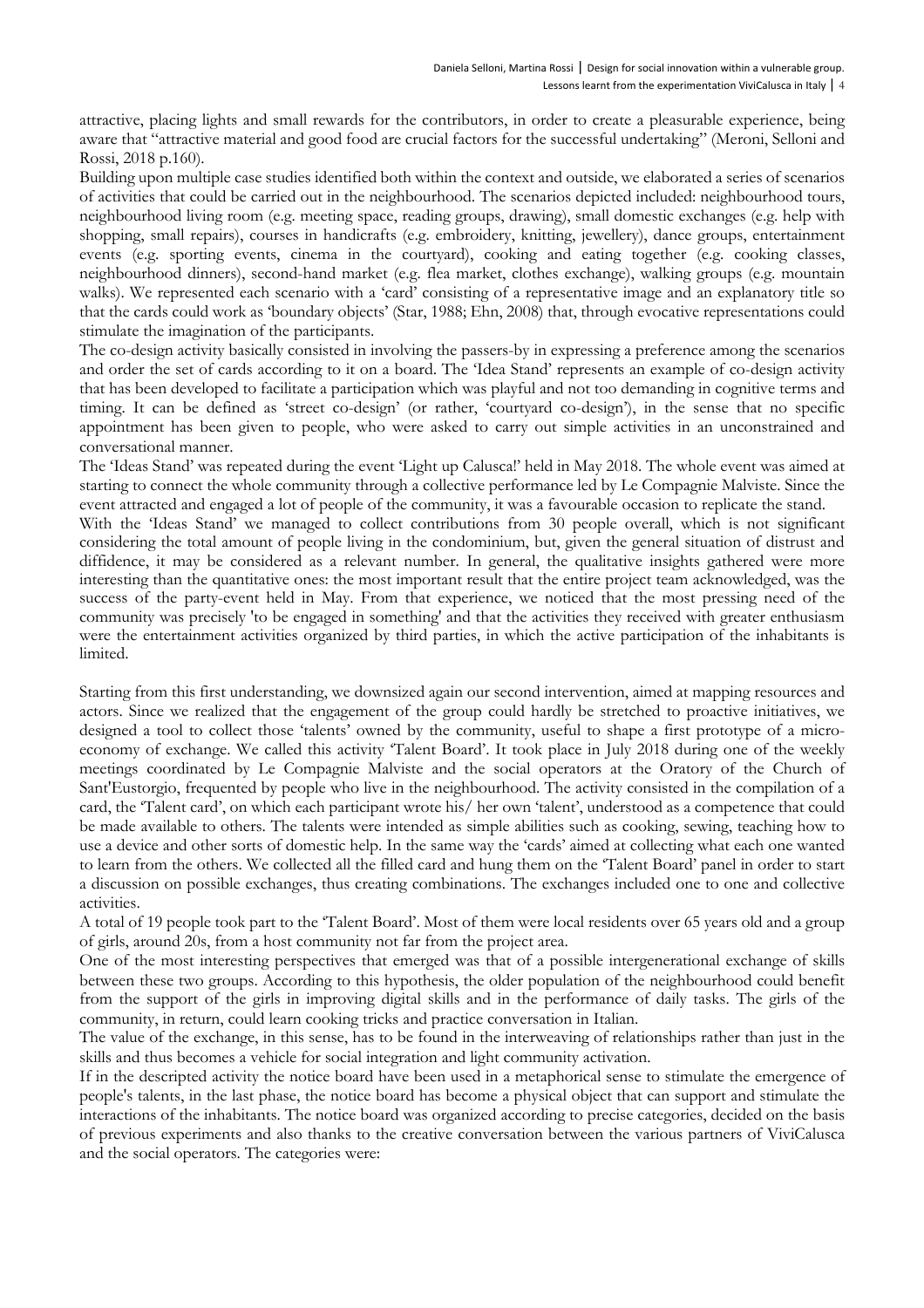- 'Search/Offer': it stimulated the search and the offer not only of objects, but also of activities and commissions.
- 'Since I'm going...': meant to become a 'collector of requests'. For example, when a person goes to a place which is not easily accessible, he/she can notify it in and carry out a task for someone else.
- 'See you in...': the inhabitants are reminded of the next appointments organized by the social operators or other organizing bodies.
- 'A thought for ...': a more emotional category, useful to remember various occasions such as birthdays, deceased, days of memory or even simply a thought of support for those who are in difficulty.

The delivery was organized as a conclusive and symbolic moment during the closing event 'Viva Calusca!' on December 12th, 2018. The notice board was then placed in the concierge of the complex of Vicolo Calusca, with the intention of making it a real support and accelerator of potential collaborative services: the categories proposed, in fact, are mostly functional principles of gift and exchange economy, which, when properly implemented, can be transformed into efficient, effective, durable collaborative services and especially facilitators of social relations (Star, 1988).



[Figure 1] Some images from the 'Ideas Stand' and 'Talent Board' co-design activities

## 4. CONCLUSIONS

The main lesson learnt from the ViviCalusca project is that methods and tools of co-design and service design may be applied not necessarily to reach specific design results, i.e. a set of effective and efficient services. This is the main evident scope, but there are other secondary aspects that, in this project, became instead central, and they are all related to an adoption of co-design as a form of people engagement. Hence, the stress is on the co-design process itself, rather than on results.

This reflection on the significance of the co-design process has been already developed by one of the authors in the final chapter of her book, 'CoDesign For Public Interest Services' (Selloni, 2017). She outlines a set of possible